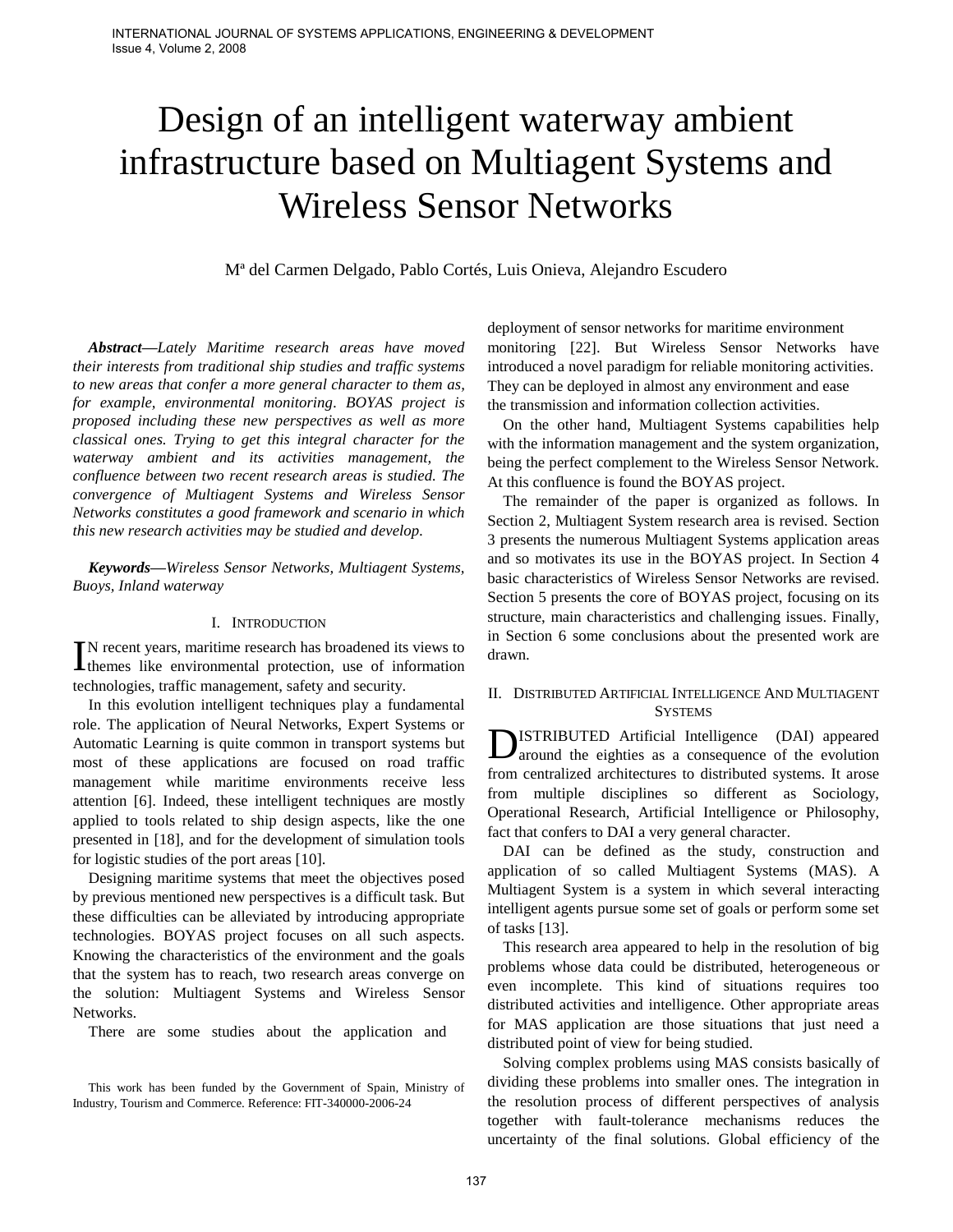process improves considerably due to the concurrence and cooperation of intelligent agents taking part in the resolution.

MAS are specially suited to representing problems that have multiple problem solving methods, multiple perspectives and/or multiple problem solving entities. Such systems have the traditional advantages of distributed and concurrent problem solving, but have the additional advantage of sophisticated interaction patterns (coordination, cooperation, negotiation, etc.)

## III. AREAS OF APPLICATION

AS are widely used in different areas of research and industry. Its flexibility and versatility make them appropriate for many types of problems. So, there exist applications on robotics [14], social systems simulation [8], Semantic Web [25], medicine [28], etc. MAS are widely used in different areas of research and<br>appropriate for many types of problems. So, there exist S

There are numerous possibilities for classifying these different MAS applications. The different criterions depend on the authors' point of view. So, Ferber [9] divides the applications attending to the research area to which these applications belong, Jennings et al. [13] base their classification on the industrial or professional area of the application and finally, Oliveira et al. [19] uses as a criterion for his classification the SW/HW nature of the agent.

Anyway, MAS application domains are all characterized by some typical features, such as being distributed, complex, capable of flexible interaction, dynamic and ill-structure [20].

In a general sense, MAS can be considered as a solving problem tool. As it has already been said, a MAS is made up of autonomous, cooperative solving problem entities able to interact to solve a problem or to reach some objectives. This is why and how they have been introduced in so different areas of research and industry. In the last decade, this research area has grown spectacularly and it attracts more and more the interest of researchers, all due to its important application possibilities.

One of the fields of intense MAS application since its origins is Decision Support Systems (DSS). DSS increase performance and efficiency of the activities or environments to which they are applied. Adding intelligence to this kind of systems causes the proliferation of MAS application in areas such as transport logistics, industrial and productive systems as well as traffic management and control [31].

The adoption of MAS paradigm for production planning and control systems can be revised in [3]. The special characteristics of current markets pose growing demands to the companies and production centers. Demands referred to lower production times, lower prices, etc. and that require new techniques for making the systems reactive, flexible and adaptable to continuous changes. Among the numerous MAS approaches developed for this situation, [26], [16] and [17] can be mentioned, as each of them addresses different aspects of the same problem to get the desired characteristics. This same situation previously presented extends to the whole Supply Chain, where MAS have been applied too to help in

the coordination process [24]. More recent MAS applications trying to optimize the Supply Chain functioning are [4] and [15]. MAS application to transport systems has a more managerial character. Although they have been applied to almost every mean of transport, most approaches try to help in controlling and managing tasks, for example, [5] proposes a MAS to manage road traffic in complicated areas of Madrid or [2] uses a MAS to help in the generation of train coupling schedules. So, from this perspective, MAS are more used as an enriched DSS.

## IV. WIRELESS SENSOR NETWORKS

O called Wireless Sensor Networks (WSN) are used to  $\bigcup$  improve the performance of systems in the same areas as mentioned before. Among its most typical application areas environmental, security monitoring tasks or traffic control tasks can be mentioned.

As its own name says WSN are composed of a generally large set of sensors able to communicate using wireless technology in order to monitor and extract information from the environment in which they are deployed.

WSN appeared recently thanks to the advance in electronics and wireless communication basically. These advances allowed the development of small low-cost and low-energy consuming sensors able to communicate via wireless technology. These and other characteristics make possible to use them to monitor different kinds of environments in which they get immersed.

So, WSN applications ranges from productive process monitoring or traffic activities to environmental applications (earthquake monitoring, flooding detection, etc.), military applications and applications in dangerous or non-accessible environments as well as in vast extensions where classic techniques may be useless.

## *A. Characteristics of a WSN*

Generic and defining characteristics of a WSN are their strong limitations of communication bandwidth, process capacity and nodes available energy. These restrictions demand the use of a high number of nodes in order to be able to cover the vast regions of applications, as well as to alleviate the effect of those restrictions. This is achieved thanks to the conjunction of individual characteristics of the nodes in the network [27].

A dense network can provide a higher level of accuracy of the collected data adding properties to the system such as redundancy, reliability or fault-tolerance. It also allows increasing the available energy for the system as a whole.

This high number of components also increases the complexity of the system making the probability of collisions in the network higher. As a consequence of these collisions, communication latency increases at the same time that the energy consumption efficiency decreases. This is basically due to two main reasons: transmission collisions and energy wasting in redundant measurements that contributes with no information to the system.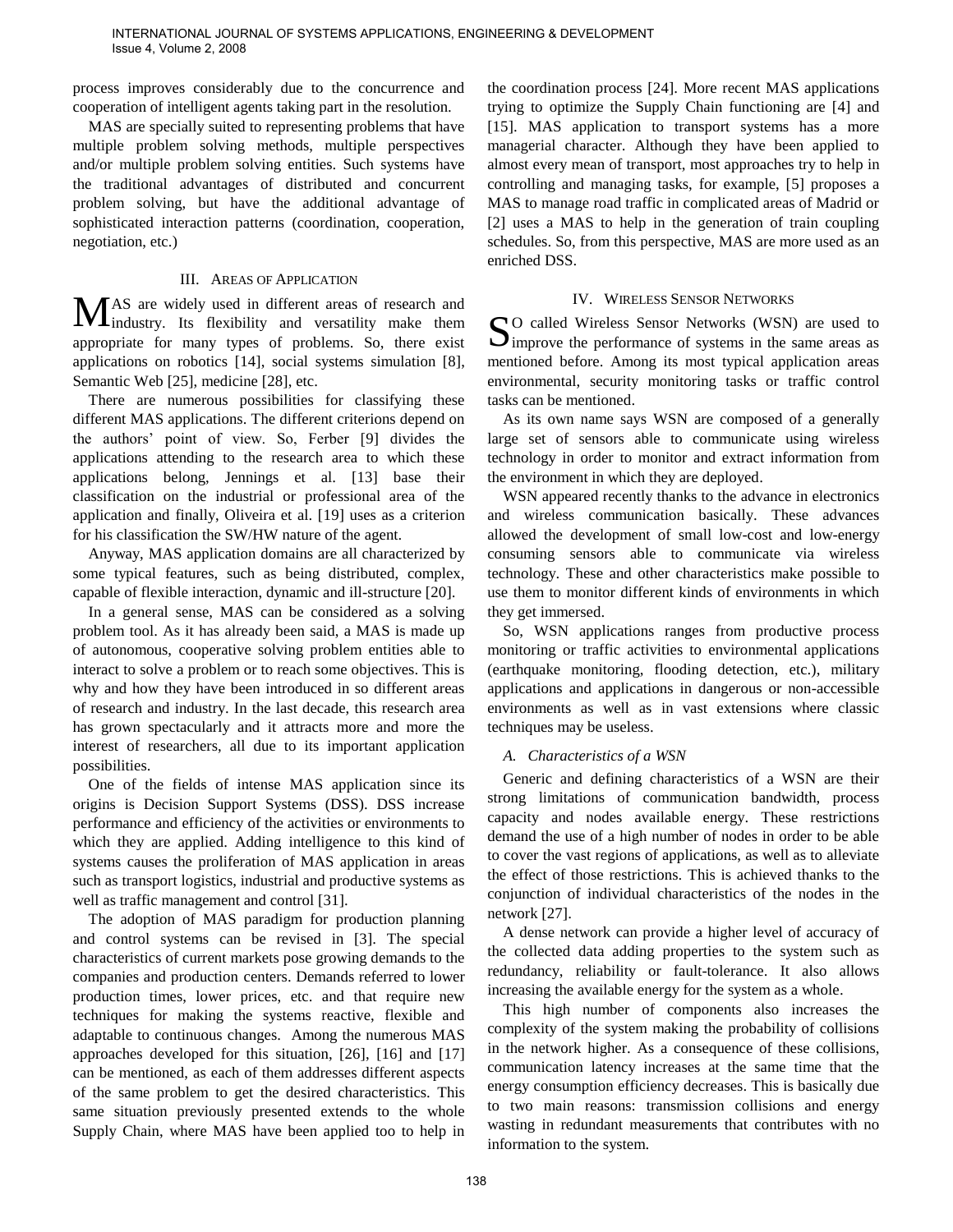#### INTERNATIONAL JOURNAL OF SYSTEMS APPLICATIONS, ENGINEERING & DEVELOPMENT Issue 4, Volume 2, 2008

To save energy as well as communication and processing resources, WSN typically use data aggregation and common processing techniques for the information collected by the nodes. Recently, a possible strategy to fuse this data using the Kalman filter is presented in [30]. Once again, resource constraints determine which routing protocols can be used and which communication techniques (usually multihop communication).

WSN application environments are usually dynamic, and even they are sometimes hostile environments. These characteristics and the specific WSN aspects, produces frequent changes on the network topology. These changes entail re-structuring and reorganizing every node tasks, as well as solving connectivity, recognition and communication problems that may arise among them.

So, creating a WSN demands conscientious studies to design its hardware components, communication and routing protocols, as well as data treatment strategies. All these aspects area carried out to construct robust scalable systems capable of responding adequately to changes in the environment and, of course capable of providing efficient and reliable information about the events happening in its surrounding.

So deploying a WSN is a challenging work for which the use of MAS seems to suite in a quite natural way, just by identifying nodes of the network and agents in the MAS. This makes possible the use of techniques and tools developed for MAS in the creation of a WSN. This fact also facilitates getting desired characteristics for the network such as adaptability or resource management efficiency.

## V. BOYAS PROJECT

HE overlapping among different research areas is a more and more common phenomenon these days. As it has been said, the concurrence between the two previously presented areas and their application fields is happening currently. T



Fig. 1: Geographical area considered in the BOYAS project.

The integration between WSN and DAI takes place by AI techniques adoption to process and manage the information collected by the different elements in the network. This is the frame in which BOYAS project is developing.

Most research projects developed within this merging framework have considered networks with a small number of elements and centralized data structures. Individual sensors in this kind of networks have low autonomy and are only able to develop perception and transmission tasks. These transmission tasks just send the collected data to a central node where it is fused and processed. BOYAS project, following the most recent trends, goes one step ahead and by the identification of nodes and agents endow the first ones with autonomy and intelligence. Besides, the developed technology will be generic as it will rely on open source software and it will not depend on any specific hardware platform.



Fig. 2: Elements in the (a) mouth and (b) course of the Guadalquivir River.

The aim of this project is to create an embedded intelligent infrastructure in the buoys of the river Guadalquivir covering the area shown in Fig. 1.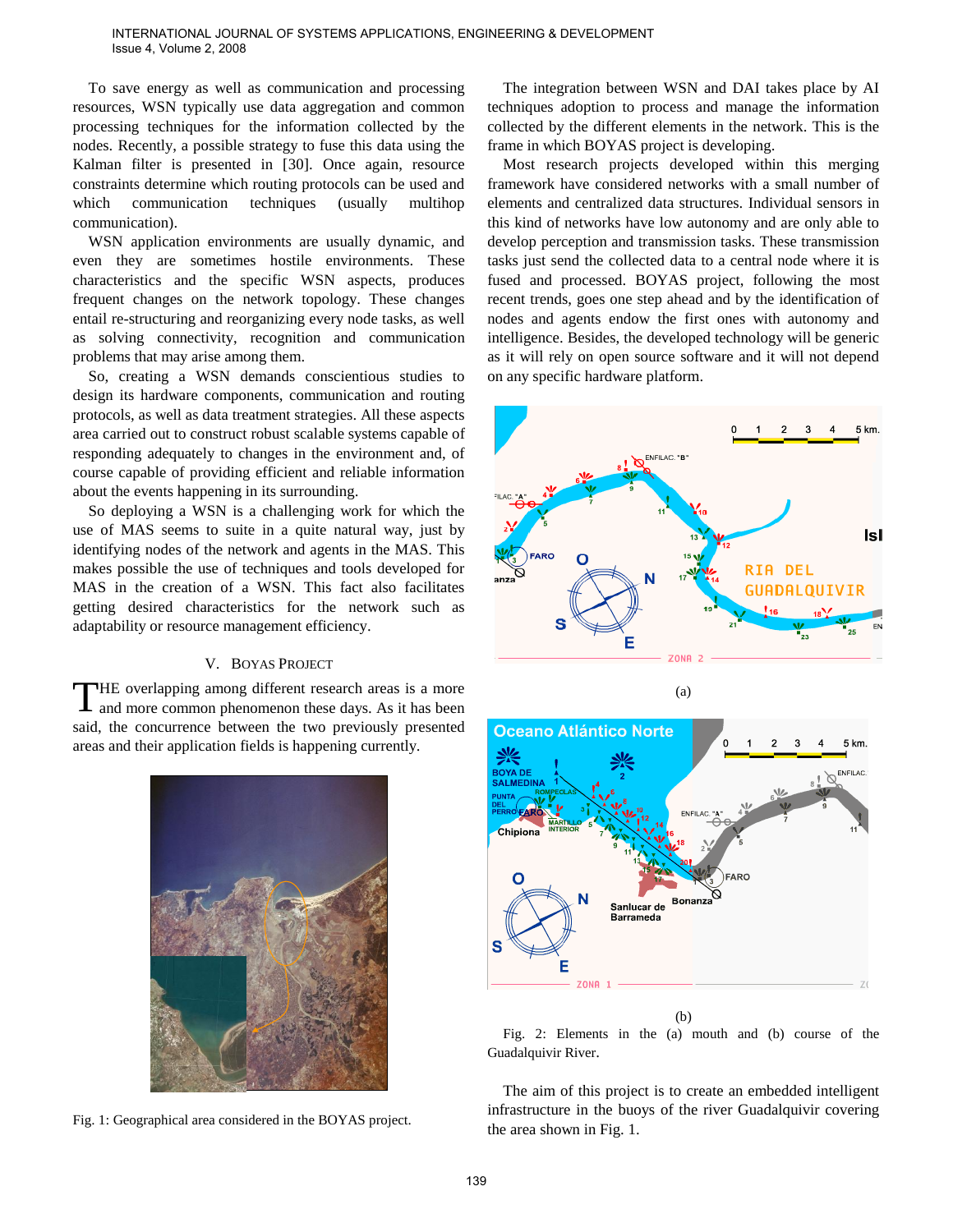Elements in the infrastructure are the buoys, the lock, the Head Platform of the Seville Port Authority and even the vessels navigating along the river (Fig. 2).

Creating this infrastructure entails the enrichment of the whole system and the improvement of its functionalities as far as capacity, security and quality of service are concerned.

The applications will cover ambitious tasks not only related to information handling as, by using the perception layer provided by the platform, intelligent multiagent algorithms will be applied to control a specific system.

The new infrastructure favors the integration of signaling, monitor and traffic control systems under efficiency and security conditions. The new infrastructure also provides additional improvements related to waterway ambient, such as agriculture in surrounding areas and the sustainable transport development taking place at the Seville Port installations. The general function scheme of the BOYAS project can be observed in Fig. 3.



Fig. 3: Functioning scheme of the BOYAS project.

BOYAS project goes beyond the simple addition of DSS, MAS and WSN concepts. Its objective exceeds the prospects of each of these individual approaches. As we are not trying to solve a concrete signaling or traffic control problem nor monitoring the environment but improving a currently working system to provide it with the most modern advances and techniques.

A general view of the characteristics of the WSN being developed is shown in the Table 1. These characteristics are presented following the taxonomy proposed in [29]. This classification allows distinguishing different kinds of WSN depending on the characteristics of its elements. According to the chosen taxonomy, WSN are classified depending on the properties of the sensing nodes, the network, the environment and the designer's goals.

Most of the sensing nodes in the network are batterypowered and only some of them, when possible and depending on the situation of the nodes are electric-powered. Nodes can be configured by the network as this can act over them setting their properties. Nodes are also active and able to cause changes in the environment. At the same time, they are

dynamic (being affected by external processes or events in the environment in which they are situated). Last, they are fully self-aware as the network can know their state and circumstances at every moment.

As far as the network is concerned, it has a heterogeneous nature as not all the nodes have the same sensors and capacities. Communication among nodes is constrained by energy limitations of the own nodes and the available communication bandwidth. The network is deployed in a deterministic way as the node positions are given by the buoys and other elements' situation along the river. The number of nodes in the network is small and limited to the number of these elements in the area to monitor. As a consequence of the dynamic nature of the sensor and the environment, the network itself is dynamic too. Finally, the network belongs to a single owner, Seville Port Authority.





The network environment is dynamic, non-deterministic and partially observable. These last two characteristics imply some kind of uncertainty on the results of the actions taking place in the environment and the own environment state.

Last, network goals determined by the designer are given by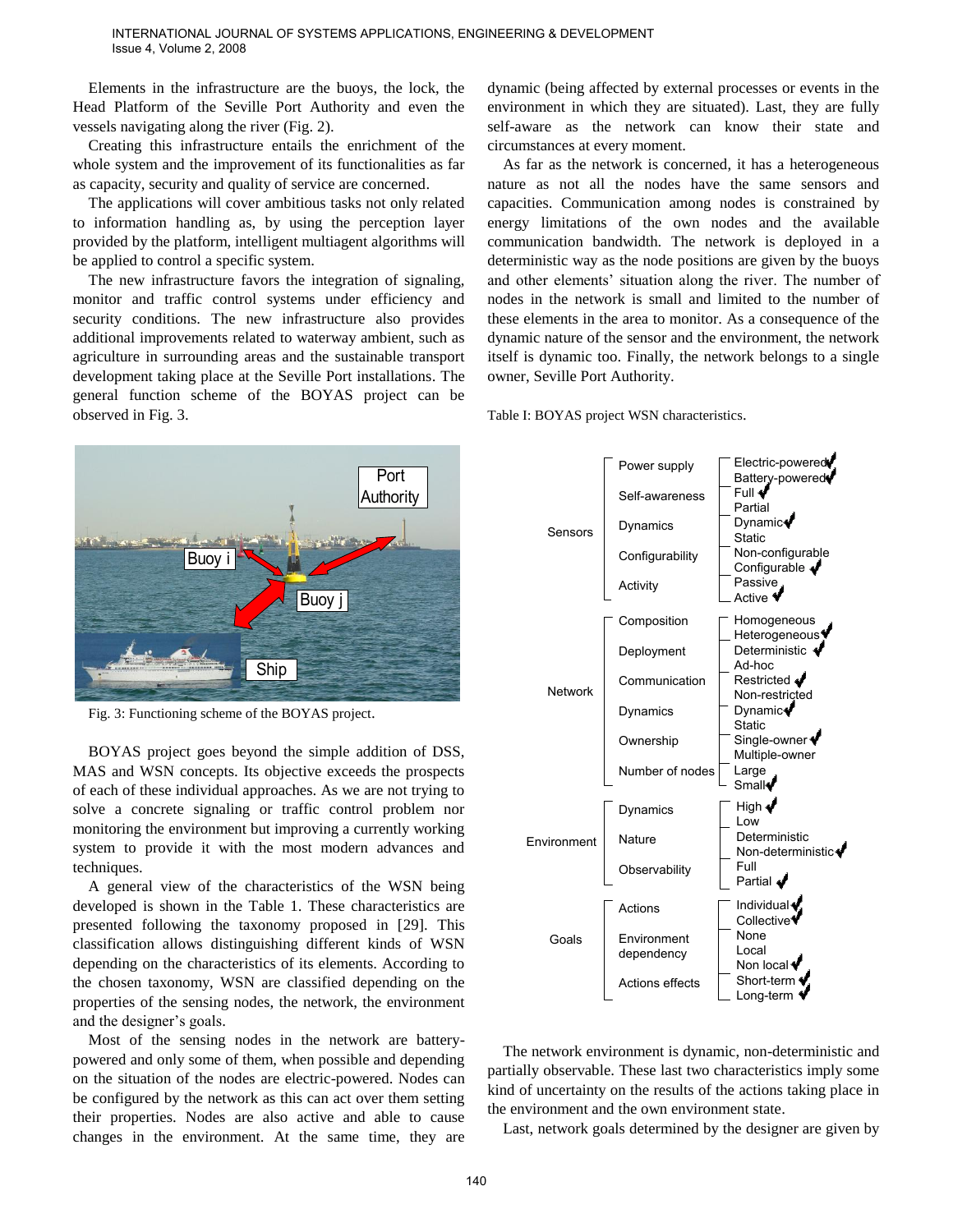the nature of nodes' actions (individual or collective), the effects of these actions in the environment and the relation established with the environment. Sensors' actions are both directed towards group and individual targets. And in general, nodes' actions have long and short term effects.

So, this brief presentation shows the hard and clear influence that the environment has on the network definition.

The system structure is divided into three levels corresponding to the hardware (HW), middleware (MW) and software (SW) layers. For each of these layers different strategies are defined taking care of the most difficult aspects for the development of the network.

#### *A. Hardware layer*

Nature conditions of the environment are specially taken into account in the HW platform design. First, nodes have small consumption as most of them are battery-powered. They have to be very strong to stand the circumstances of a very aggressive and corrosive environment with strong swell, humidity, etc.

The information to be collected is vast and heterogeneous. So, different kinds of sensors are needed too to get these data in an efficient way. Among these sensors are visibility sensors, pressure sensors, magnetic sensors, anemometers, etc. (Fig. 4).



Fig. 4: Some of the sensors of the environment: accelerometer, magnetic sensor, high sensibility compass.

The data generated by the sensors have to be processed by embedded software that transmits the information to the Head Platform. To make this possible a wireless communication network among all nodes in the system is needed.

Each node in the network has different sensors and capacities. These differences are due to the physic nature of the system and its structure. So the characteristics of a node depend basically on its geographical position. Besides, the Head Platform of the Port Authority represents the higher level element in the system. It is the one who is able to store the historic information of the set of nodes and that also has a global perspective and power over the actions taken by the system.

Once again, the special character of the environment determines the design of the communication network too. Geographic characteristics of the environment are different along the river course and at its mouth and so demand a mixed communication network that allows local and global communication for every node in the net.

Communication security is a very important aspect in a system like the one being developed. To guarantee the security of the project, two communication channels coexist to transmit

information: one based on GPRS technology and a second one using ZigBee. The use of one or the other depends on the data criticism.

GPRS is a digital technology that provides high data transfer rates. It is specially suited for Internet connections. In BOYAS project, GPRS is used as a back network and to support the ZigBee net.

GPRS is used to send critic data that may affect decisions related to node, system or environment security (data related to illegal traffic or environmental disasters.

Regular data transmission uses 802.15.4 technology (ZigBee). This communication channel is appropriate for transmitting normal data generated by the sensing nodes like environmental measurements or node state measurements, for example.

Transmitting all the data collected by the sensor nodes using the GPRS channel would imply a very high cost so, regular transmission of collected data use the ZigBee channel as it has already been said.

ZigBee is a low power consumption technology, which plays a fundamental role in the project. The number of devices that can connect to this communication channel is large enough for the applications under development. The transmission range varies from 10 to 100m approximately, which is appropriate for most of the areas covered by the system.

GPRS communication takes place between a node and the Head Platform directly. ZigBee communications take place among elements that are quite close, fact that implies smaller costs for the system and that favors the communication among agents to share information.

As we said at the beginning of the section, extreme environmental conditions require good isolation for all the devices used in the system. To get this, Fig. 5 shows how cabinets should be used.



Fig. 5: Devices inside the buoy.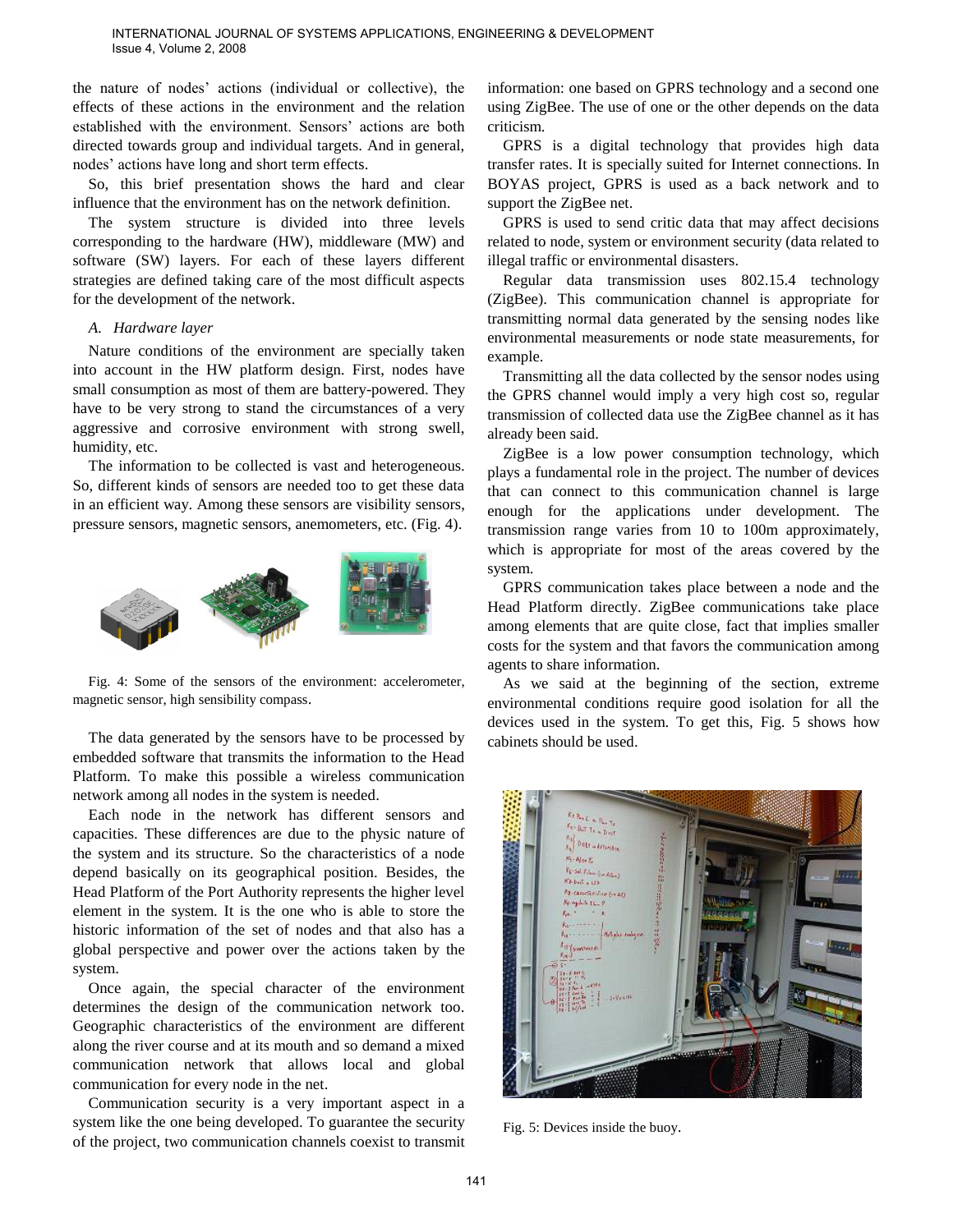## *B. Middelware layer*

The main aim of the middleware layer is to hide the complexity and distribution of the underlying HW layer. So that it is possible to develop intelligent applications over it.

Middleware for distributed systems is an active work area, not only in the area of traditional computer systems and networks, but also for more resource-constrained systems found in ubiquitous computing and in sensor networks. The task of a middleware is to abstract low-level functionality of the hardware, the operating system and especially the distribution aspects of a networked infrastructure. It provides a high-level programming interface which is then used by application developers to implement various types of distributed applications on top of the middleware.

Traditional middleware systems are based on assumptions that do not necessarily hold in mobile and ubiquitous computing scenarios. The mobility and the resource constraints of the participating nodes as well as the highly dynamic environment the system usually operate in necessitate novel solutions.

To cope with dynamic environments, traditional middleware approaches have been extended to allow for dynamic reconfiguration at runtime. However, these extended middleware systems are not tailored for infrastructure-less networking and the operation on resource-poor devices, so that ubiquitous computing still is not very well supported. The specific properties of wireless sensor networks necessitate separate middleware solutions that, besides supporting the application developer, address the challenges of running software in this domain. The main points to consider are the inherent resource constraints of wireless sensor nodes, the unreliability of the sensor nodes and the need for intensive cooperation among the sensing nodes.

The middleware should support the underlying infrastructure in attaining the following properties:

- Sentience: infrastructure is context-aware, i.e. has the ability to perceive the state of the surrounding environment, through the fusion and interpretation of information.
- Autonomy: Components of the infrastructure will be capable of acting in a decentralized fashion, based solely on the acquisition of information from the environment and on their own knowledge.
- Decentralization: There is no single central server that does intensive computation. Components are typically scattered across geographical regions.
- Proactivity: The infrastructure is able to act in anticipation of future goals or problems without direct human intervention. They should have a certain degree of intelligence, and be able to decide what action to take from gathered sensor data.
- Adaptivity: The infrastructure will have to cope with changing conditions during their lifetime. Not only must be designed to evolve, but their underlying support must be adaptable as well.

 Time and safety criticality: The infrastructure interacts with physical environments and is required to provide real-time services to human users. It is important to provide real-time guarantees and dependability assurance through some system or middleware modules, e.g. resource management and configuration, timing failure detection and Quality of Service (QoS) management.

MW layer makes use of **DAI and MAS techniques**. When a node is identified as an agent, it is considered as an intelligent, autonomous, proactive entity able to interact with other agents and its surrounding environment. So, these entities can show now behavior patterns and adaptable strategies to every condition.

One important task for the creation of the MW layer is the development of a general and consistent interface for accessing sensor values recorded on the different sensor nodes. The interface should hide the peculiarities of the specific sensor and network hardware and should be extensible for being able to integrate new hardware at any time.

Communication plays a fundamental role in interaction and coordination. [11] represents a recent MW design that supports a common abstraction for the exchange of information between different types of network nodes that use different radio frequency.

Considering the sensing nodes as agents helps in the comprehension and favors the use of DAI strategies. To share these data with minimum power consumption, the process coordination is based on the data-centric abstraction [21]. This concept considers data as the key element of communications, as changes in the values of the data are what trigger the communication processes. Data-centric abstraction simplifies in a notable manner the development of applications based on data collected by a sensor network.

Network centric computing paradigms are taken into account to create proactive intelligence based in cooperation between the nodes of the network of embedded systems. Data network paradigm is applied as the data obtained from the perception layer of each node must be available to many other nodes of the system and this way, each node do not necessarily need to ask for the retrieval of the data from an specific node. Using intelligent multiagent algorithms, the system is able to react to the physical world.

This is the most complicated point in the system design as defining data aggregation techniques, transmission and routing strategies determine the efficiency level of resource management. According to [1] the networking strategies of sensor networks are usually designed attending to the following principles, some of them have already been mentioned.

- Power efficiency, which is a factor that has to be considered always.
- Sensor networks are mostly data-centric.
- Data aggregation is useful only when it does not hinder the collaborative effort of the sensor nodes.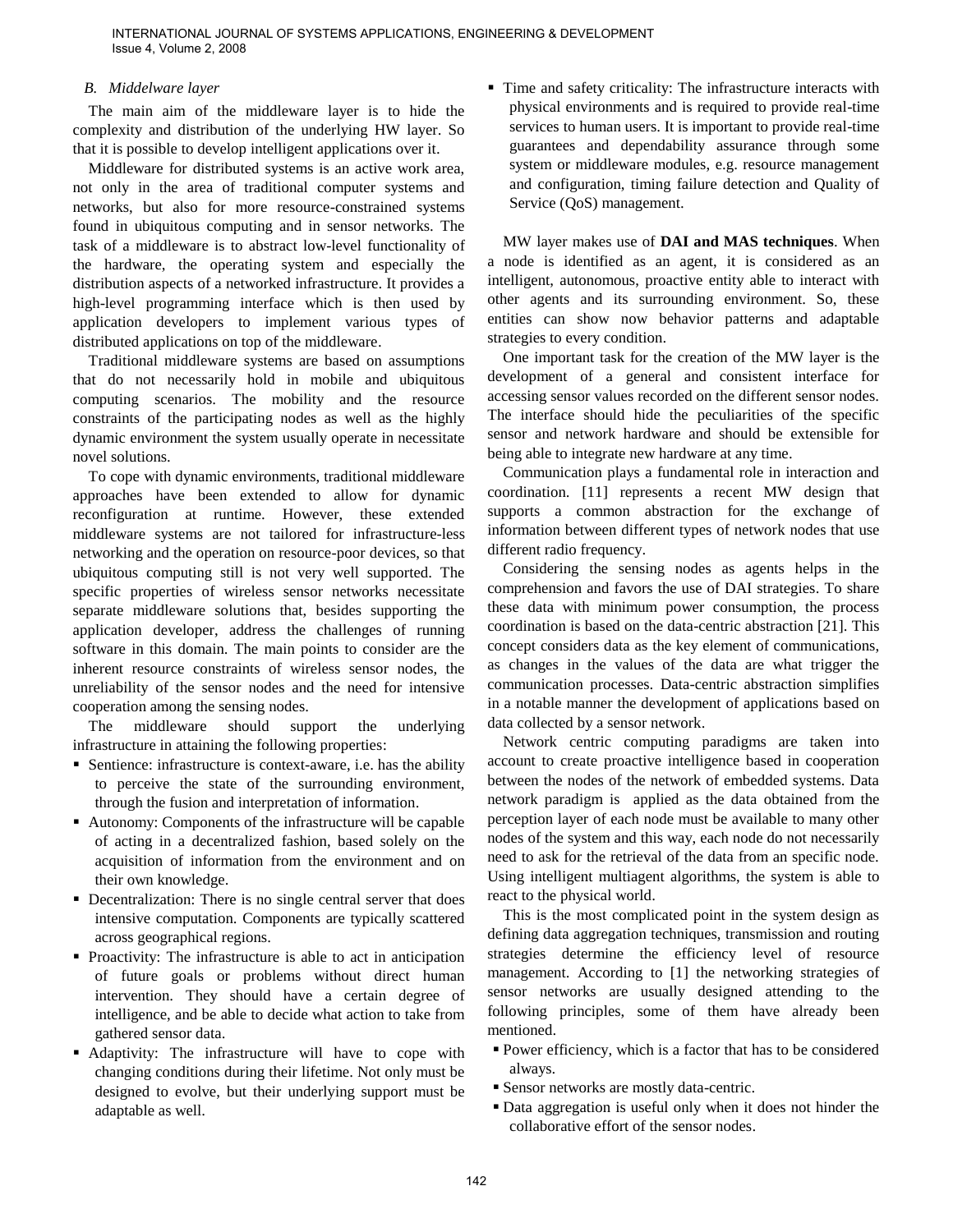An ideal sensor network has attribute-based addressing and location awareness.

All these perspectives and characteristics are taken into account in the design and proposal of the MW strategies.

Trying to make an efficient use of the available resources and to save energy, information collected from the environment is preprocessed by the nodes in a local and group manner.

The individual preprocessing is based on an algorithm that adapts nodes sample rate to the frequency of changes in the environment (subject to logical and feasible values). So the sample rate increases when numerous or frequent changes appear in the surroundings of a node, allowing then this node to follow the phenomena taking place. In case that the environment remains quiet for a certain period of time, the node can decrease the frequency of sample for some of its sensors in order to save energy.

On the other side, group processing relies on dynamic group formation. According to the distance among nodes and the similarity of their measurements, different groups appear in the network at each moment. Neighbor nodes fulfilling previous requirements sense the environment and preprocess the information in a common way. Stability and group life-length depends on the coherency of the data collected by its members. So when the measurements of one of the nodes that belongs to a group differ from the mean measure accepted by the other group components, this node can decide to leave the group and restart the process of group formation among its neighbors.

To verify data consistency, nodes check their measurements along two dimensions: internally (temporal consistency) and at the group level (spatial consistency). Due to the aggressive conditions that the sensing nodes have to stand in this particular environment, it is possible that some of the node modules break down sometimes. To avoid that erroneous measurements condition the right behavior of the system, each node checks its own measurements with the ones collected in a previous period. Different approaches have been propose to deal, not only with erroneous measurements in breakdown situations, but to deal with the general imprecision or inequality of environmental data in order to decrease the risk of mistake [12].

The two consistency processes previously presented help not only in the preservation of the system behavior, but it also contributes in a clear way to the monitoring applications, as it allows an individual node and/or a group of nodes to track the evolution of different phenomena happening in the immediate environment of a node and in the surrounding area. Another aspect that needs to be taken into account refers to

One of the most challenging aspects of the WSN design refers to the routing strategies. Typical algorithms for information dissemination over the network are gossiping or flooding techniques. Point to point routing techniques distinguishes between strategies using routing tables and the ones that calculate the route depending on the demand of the source node [23]. Anyway, these classic techniques cannot be

directly applied to the WSN being developed due to its special characteristics. So, new routing algorithms that take into account node limitations are being studied. Among one of the newest proposals for routing information in Mobile Ad Hoc Networks (MANET) is the AntHocNet routing algorithm described in [7].

## *C. Software and application layer*

The design of the system is based on open source software, which favors system extensibility and adaptation as it evolves. Besides, not requiring licenses implies lower development costs.

Over the software layer, and interacting with the two last ones, appears the application level. The applications cover ambitious tasks not only related to information handling as, by using the perception layer provided by the platform, intelligent multiagent algorithms are applied to control and manage the whole system and its environment.

To obtain a proactive collaborative intelligent environment, the system allows evaluating the current situation (what is happening?) as well as its short term evolution (what may happen if...?) within different scenarios, and elaborate potential action plan to apply (what to do?), so that an adequate real-time intelligent agenda is performed.

All the nodes provide a vast amount of data networked that must be interpreted and managed in a key direction. But decisions have to be taken individually and in a cooperating way. DAI models and architectures are an adequate approach to deal with such problem. DAI system acts accordingly with the following model:

What is happening?

The system needs to analyze a situation and understand it by identifying advantageous and problematic aspects. In order to do so, the sensing nodes capture information from the environment state.

■ What may happen if…?

The system of embedded systems by using a network centric approach reasons about of this question if no intervention takes place. The main objective of this question is to foresee the decay of the present circumstances into an undesirable future situation, in order to be given the possibility to undertake appropriate counteractions. Several scenarios must be considered.

■ What to do?

The system reacts to the physical world and it selects the most convenient actions to improve the results of system operation, for example by means of actuators.

DAI models for networked embedded systems are mainly governed by multiagent decision support systems. Agents are well suited to modular problems because they are objects. Also, they are well suited to decentralized problems because they are proactive objects. These two characteristics combine to make them especially valuable for the applications to be developed in an environment which is likely to change frequently, as the one in the BOYAS project.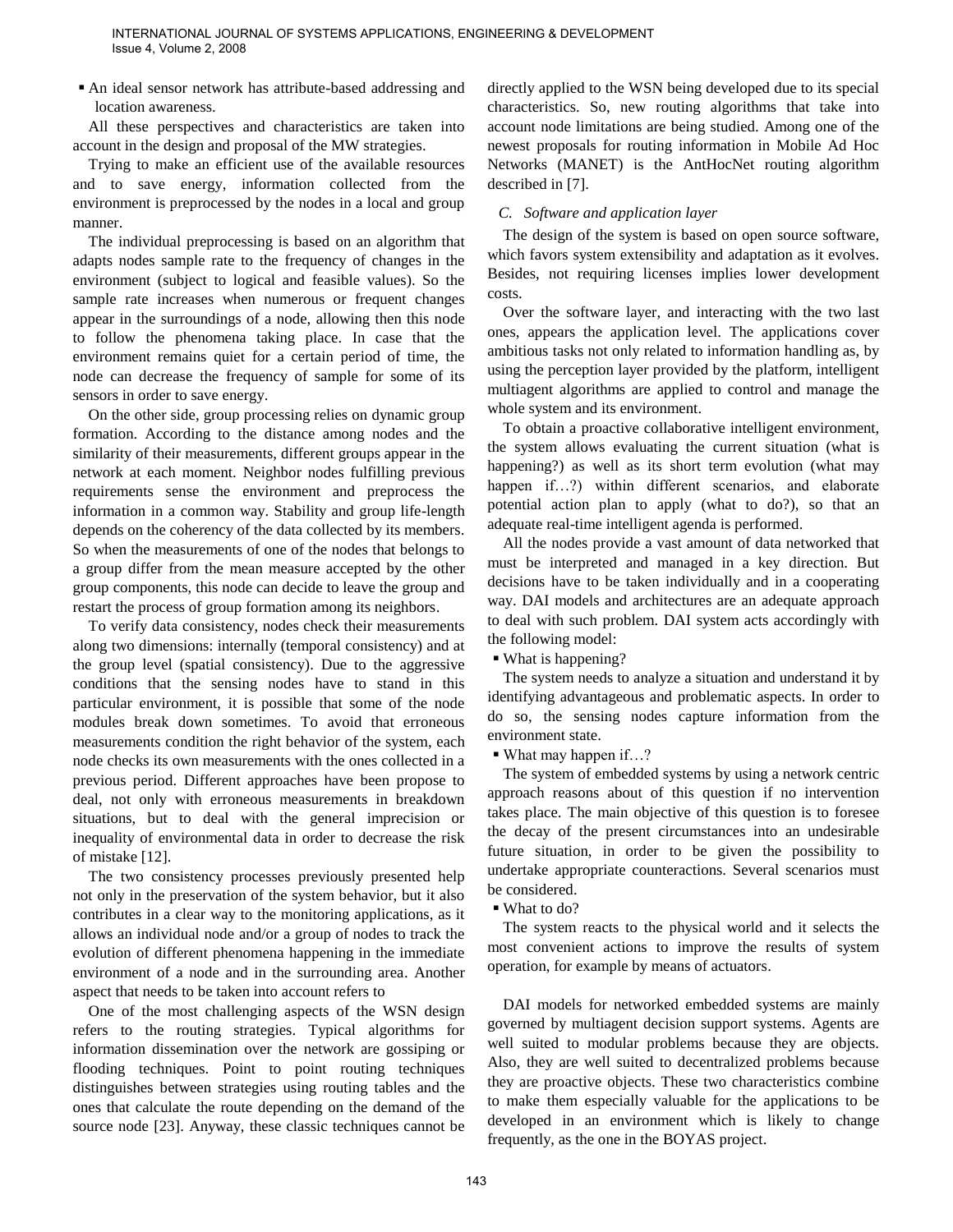Fig.6 shows the agent architecture to be implemented in the nodes following the DAI principles.

The architecture is built around three major components:

Perception subsystem.

It allows the agent to be situated by data acquisition (using the sensing capacities) and in the society by perceiving agent messages.

Intelligent subsystem.

The intelligent subsystem manages the different aspects of information processing as well as individual and social problem-solving.

■ Action subsystem.

The action subsystem enacts the plans produced by the intelligence subsystems displaying messages to the Head Platform, sending messages to other agents or activating specific actuators.



Fig. 6: Agent architecture [31].

There are numerous applications for the system. These applications can be divided into three main groups: maritime traffic management applications, security applications and added-value applications.

#### **Traffic management applications.**

In the first group are included activities like seaway light signaling, vessel data detection or river draught monitoring.

Light signaling activity is basic and of capital importance as this is the aim for which buoys were created. So, the main function of the buoys system has to be guaranteed.

Besides, and thanks to the new infrastructure being developed, activities to get information from the environment and from the vessels and their move are possible too. So, vessels speed or length can be observed.

The infrastructure has also the ability to control and monitor

the river draught and its changes due to tides, swell or other geological or artificial processes.

Agents and DAI techniques, and tools come to a first level of importance as relying on them and the cooperation among agents, the system reaches decisions about how to manage the traffic.

#### **Security/Safety applications.**

The aim of security applications is to protect the ships navigating through the waterway as well as the own system infrastructure.

Among both kinds of applications are found activities like non-authorized traffic detection as well as vessels without Automatic Identification System (AIS) detection.

The infrastructure is also able of early detection of dangerous swell and can predict the formation of swell that may affect the right working regime of the system.

Difficult navigation areas, such as the dock or the lock can be extra-illuminated and acoustic signaling can be use too for special dangerous areas or bad temporal navigation situations.

Agents manage and benefit from the collected information being able to prevent or predict dangerous situations. Learning capacity of the agents allows them to identify these potential dangerous situations.

#### **Environmental and added-value applications.**

Last, added-value applications give an additional character to the system. Rivers and estuaries are rich ecosystems providing support to a wide diversity of flora and fauna. The huge amount of information collected by the sensing nodes can be used too to monitor the environment state. So, for example, non-authorized dumping into the water can be detected. Specially hydrocarbon dumping. This activity may include too direct transmission to the correspondent authority.

The monitor of water quality allows determining the possibility and adequateness of its use for irrigating nearby plantations. Buoys allow a continuous monitoring of the water quality and its nutrient properties and allow connecting them in relation with farmers irrigation systems located on the river banks. The degree of salinity and the measurement of other water components allow the determination of the quality of the water for its use in the fish farms too.

The system capacity to take meteorological measurements allows the use of it as a network of weather report stations.

The increasing activity of the inland navigation for freight transporting is damaging the ecosystems, but the previous activities help in avoiding or alleviating these effects and consequences.

The development of a tourism integrated with the ecosystem is a claim for a sustainable growth. So, besides more natural activities, the new infrastructure can be used for tourist issues too favoring the sustainable integrated development of tourist activities within the environment. So the illumination system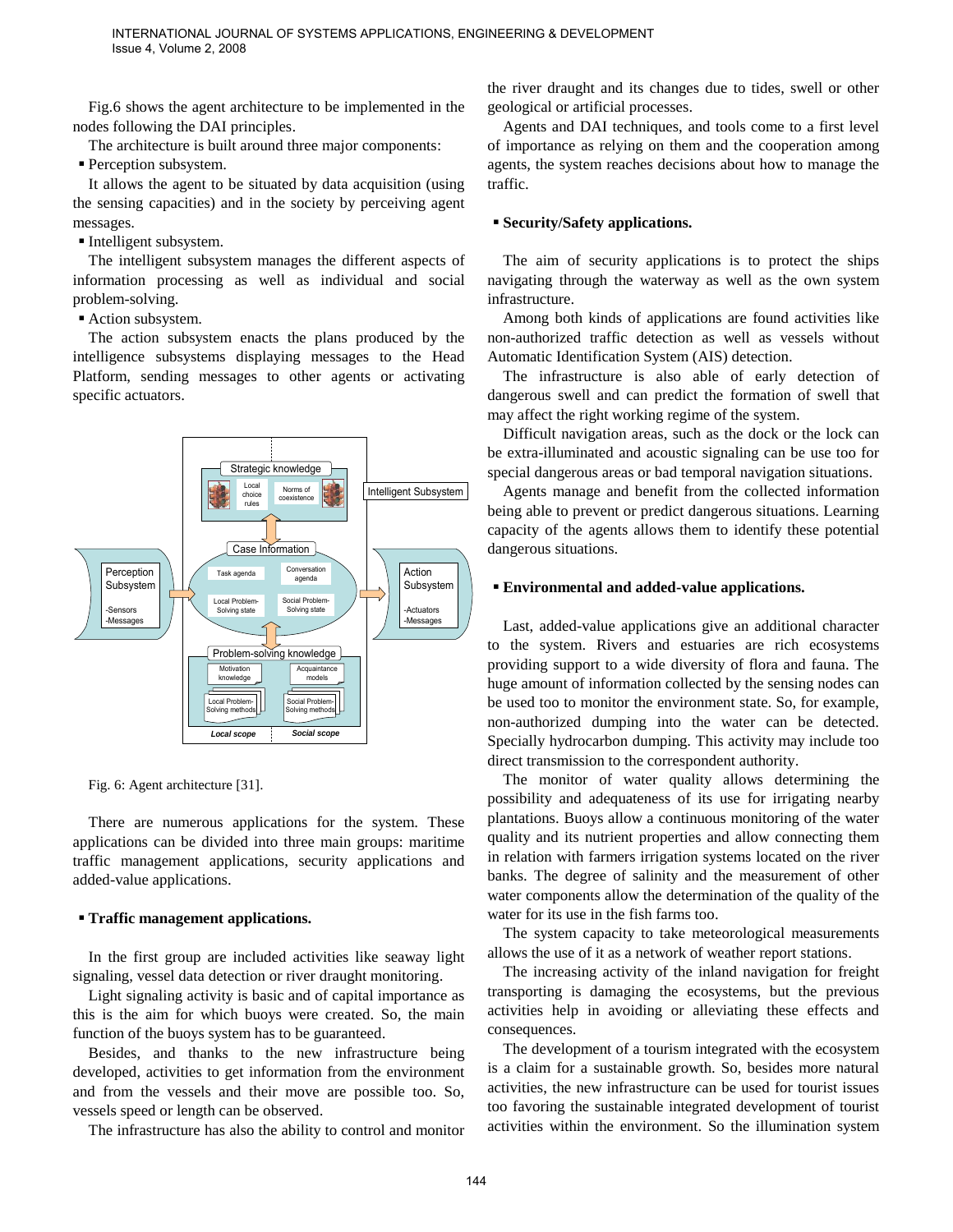can be used for ornamental purposes at certain times and moments for illuminating specially beautiful and/or touristic places situated along the river.

The global and integrating nature of the system for this particular maritime-river environment in which artificial and natural activities coexist (freight transport and agriculture, for example) can be appreciated and motivates the work and effort to develop the project.

#### VI. CONCLUSIONS

OYAS project appears from new trends in maritime  $B^{OYAS}$  project appears from new trends in maritime research areas, trying to cover classic research aspects like security and traffic management as well as more global and integrative activities like environmental protection.

This project represents a real good frame for the study and comprehension of two growing and important research areas: MAS and WSN. Both research areas are receiving more and more interest these days. This interest is not only focused on developing both paradigms themselves but in broadening their application areas, so new experiments and projects for applying MAS and WSN to different kinds of problems in several environments has been taking place.

The brief study of previously mentioned research areas presents the multiple aspects that has to be taken into account when developing or implementing a MAS, a WSN or a combination of both, noting most challenging issues.

Besides this work presents the theoretic aspects that have led to the confluence between these two previously mentioned research areas. So it could be used as a starting point for proposing or developing new solutions to future problems.

It is worth noting once more the special character of the BOYAS project, the conjunction of traffic management systems, security/safety systems and environmental applications that it presents. Its generality represents the most notorious feature of the work being developed and its main contribution to the new trends in maritime research areas.

#### **REFERENCES**

- [1] I. F. Akyildiz, W. Sue, Y. Sankarasubramaniam, E. Cayirci. A survey on Sensor Networks. IEEE Communications Magazine, Vol.40, No.8, 2002, pp.102-114
- [2] J. Böcker, J. Lind, B. Zirkler. Using a multi-agent approach to optimize the train coupling and sharing system. European Journal of Operational Research, Vol. 143, 2001, pp. 242-252.
- M. Caridi, S. Cavalieri. Multi-agent systems in production planning and control: an overview. Production Planning and Control, Vol. 15, No.2, 2004, pp.106-118.
- [4] R. Carvalho, L. Custódio. A Multiagent Systems Approach for Managing Supply-Chain Problems: new tools and results. Inteligencia Artificial, Vol.9, No.25, 2005, pp.79-88.
- [5] J. Cuena, S. Ossowski. Distributed Model for Decision Support. In G. Weiss (ed.) Multiagent Systems, A Modern Approach to Distributed Artificial Intelligence, The MIT Press, 1999.
- [6] P. Davidsson, L. Henesey, J. Törnquist, F. Wernstedt. An analysis of agent-based approaches to transport logistics. Transportation Research: Part C. Emerging Technologies, Vol.13, No.4, 2005, pp. 255-271.
- [7] F. Ducatelle, G.A. Di Caro, L.M. Gambardella. An Analysis of the Different Components of the AntHocNet Routing Algorithm. LNCS, Vol. 4150, 2006, pp. 37-48.
- [8] C. J. Emmanouilides, R. B. Davies. Modelling and estimation of social interaction effects in new product diffusion. European Journal of Operational Research Vol. 177, 2007, pp. 1253-1274.
- [9] J. Ferber. Multi-Agent Systems, An Introduction to Distributed Artificial Intelligence. Addison-Wesley, 1999.
- [10] P. Giribone, F. Oliva, R. Revetria. International, National and Regional Sea Transportation Evolution: A Simulation Based Approach To Improve Performances Of Ligurian Ports. Proceedings of the  $5<sup>th</sup>$ WSEAS International Conference on System Science and Simulation in Engineering, 2006.
- [11] F. Graziosi, L. Pomante, D. Pacifico. A Middleware-Based Approach for Heterogeneous Wireless Sensor Networks. Proceedings of 12<sup>th</sup> WSEAS International Conference on COMMUNICATIONS, Heraklion, Greece, 2008.
- [12] J. Hrebicek, M. Hejc. Quality of Data, Information and Indicators in Environmental Systems. Proceedings of the  $4<sup>th</sup>$  International Conference on MATHEMATICAL BIOLOGY and ECOLOGY (MABE'08), 2008.
- [13] N. Jennings, K. Sycara, M. Wooldridge. A Roadmap of Agent Research and Development. Autonomous Agents and Multi-Agent Systems, Vol.1, 1998, pp. 7-38.
- [14] M. Koes, I. Nourbaksh, K. Sycara. Heterogeneous Multirobot Coordination with Spatial and Temporal Constraints. Proceedings of the 20<sup>th</sup> Conference on Artificial Intelligence (AAAI'05) 2005.
- [15] J. Kozlak, G. Dobrowolski, E. Nawarecki. Agent-Based Modeling of Supply Chains in Critical Situations. Lecture Notes in Computer Science, Vol. 4488, 2007, pp. 944-951.
- [16] R. M. Lima, R. M. Sousa, P. J. Martins. Distributed production planning and control agent-based system. International Journal of Production Research, Vol.44, No.18, 2006, pp. 3693-3709.
- [17] M. Mahesh, S. K. Ong, A. Y. C. Nee, J. Y. H. Fuh, Y. F. Zhang. Towards a generic distributed and collaborative digital manufacturing. Robotics and Computer-Integrated Manufacturing, Vol.23, No.3, 2007, pp. 267-275.
- [18] M. A. Neerincx, M. Grootjen, J. A. Veltman. How to Manage Cognitive Task Load During Supervision and Damage Control in an All-Electric Ship. IASME International Conference on Electroscience and Technology for Naval Engineering and All-Electric Ship, 2004.
- [19] E. Oliveira, K. Fischer, O. Stepankova. Multiagent Systems: Which Research for which Applications. Robotics and Autonomous Systems, Vol.27, No.1, 1999, pp. 91-106.
- [20] H. V. D. Parunak. Industrial and Practical Applications of DAI. In G. Weiss (ed) Multiagent Systems, A Modern Approach to Distributed Artificial Intelligence. The MIT Press, 1999, pp. 377-421.
- [21] G. A. Papadopoulos, F. Arbab. Coordination models and languages. Advances in Computers, Vol.46, 1998, pp. 329-400.
- [22] D. Pompili, T. Melodia, I. Akyildiz. Deployment Analysis in Underwater Acoustic Wireless Sensor Networks. Proceedings of the 1st ACM international workshop on Underwater networks. 2006.
- [23] E. Roger, C. Toh. A Review of Current Routing Protocols for Ad Hoc Mobile Wireless Networks. IEEE Personal Communications, Vol.6, No.2, 1999, pp. 46-55.
- [24] N. M. Sadeh, D. W. Hildum, D. Kjenstad, A. Tseng. MASCOT: An Agent-Based Architecture for Coordinated Mixed-Initiative Supply Chain Planning and Scheduling. Proceedings of Workshop on Agent-Based Decision Support in Managing the Internet-Enabled Supply-Chain (Agents'99), 1999.
- [25] K. Sycara, M. Klusch, S. Widoff. Dynamic Service Matchmaking Among Agents in Open Information Environments. ACM Special Interests Group on Management Data, Vol.28, No.1, 1999, pp. 47-53.
- [26] M. Tchikou, E. Gouardres. Multiagent Model to Control Production System: A Reactive and Emergent Approach by Cooperation and Competition between Agents. Proceedings of the  $3<sup>rd</sup>$  International Symposium on Multiagent Systems, Large Complex Systems and E-Businesses (MALBEC'02), 2002.
- [27] M. Tubaishat, S. Madria. Sensor Networks: An overview. IEEE Potentials, Vol.22, No.2, 2003, pp. 20-23.
- [28] R. M. Vicari, C. D. Flores, A. M. Silvestre, L. J. Seixas, M. Ladeira, H. Coelho. A multiagent intelligent environment for medical knowledge. Artificial Intelligence in Medicine. Vol.27, 2003, pp. 335-366.
- [29] M. Vinyals, J.A. Rodriguez-Aguilar, J. Cerquides. A Survey on Sensor Networks from a Multi-Agent perspective. Proceedings of the 2nd